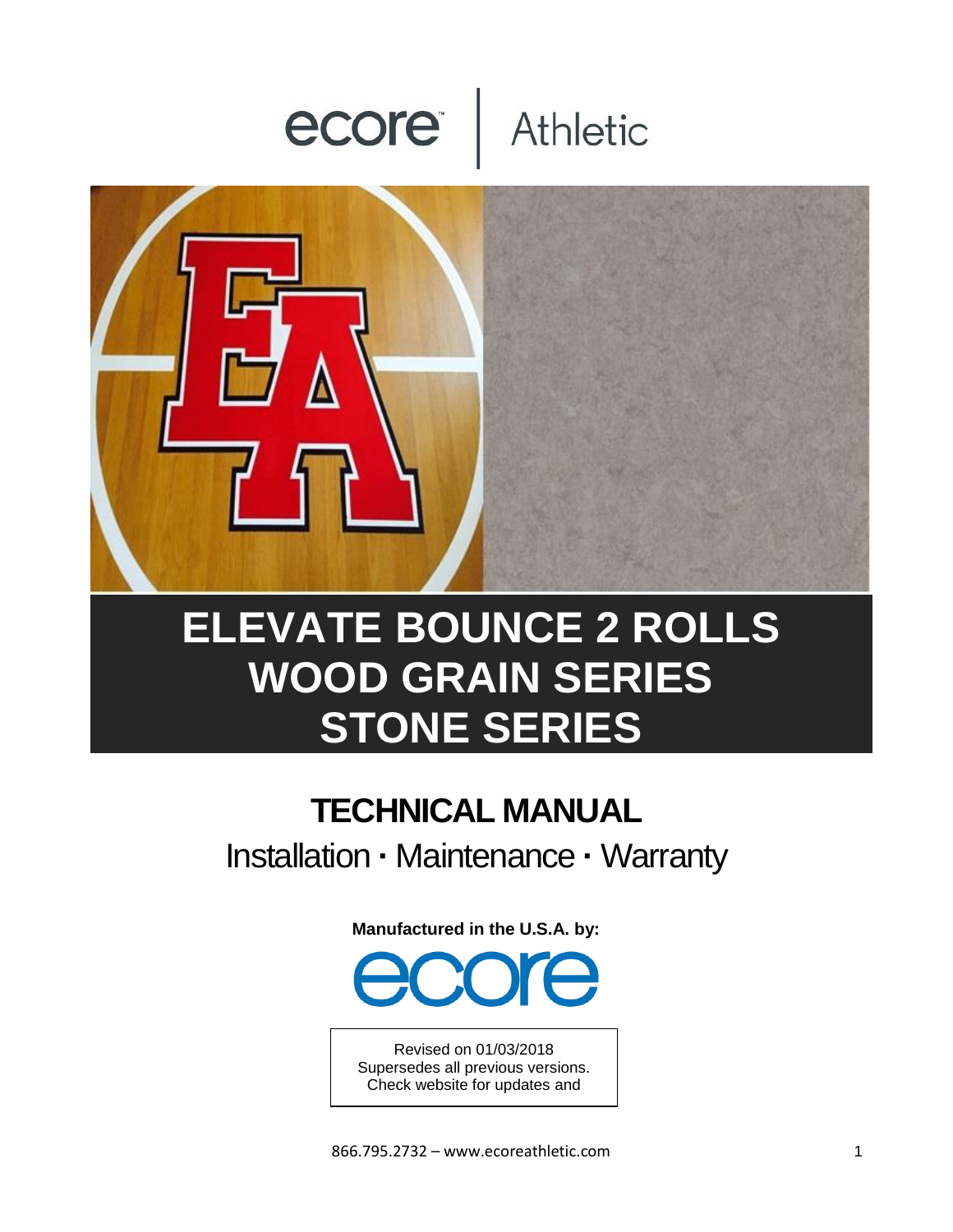# **TABLE OF CONTENTS**

# **INSTALLATION**

| 3       |
|---------|
| 3       |
| $3 - 4$ |
| 4       |
| $5 - 7$ |
|         |

#### **MAINTENANCE**

| <b>Floor Protection</b>                | 8  |
|----------------------------------------|----|
| Assignment of Cleaning and Maintenance | 8  |
| <b>Cleaning Procedures</b>             | g  |
| <b>Cleaning Product Chart</b>          | 10 |

#### **WARRANTY**

Warranty 11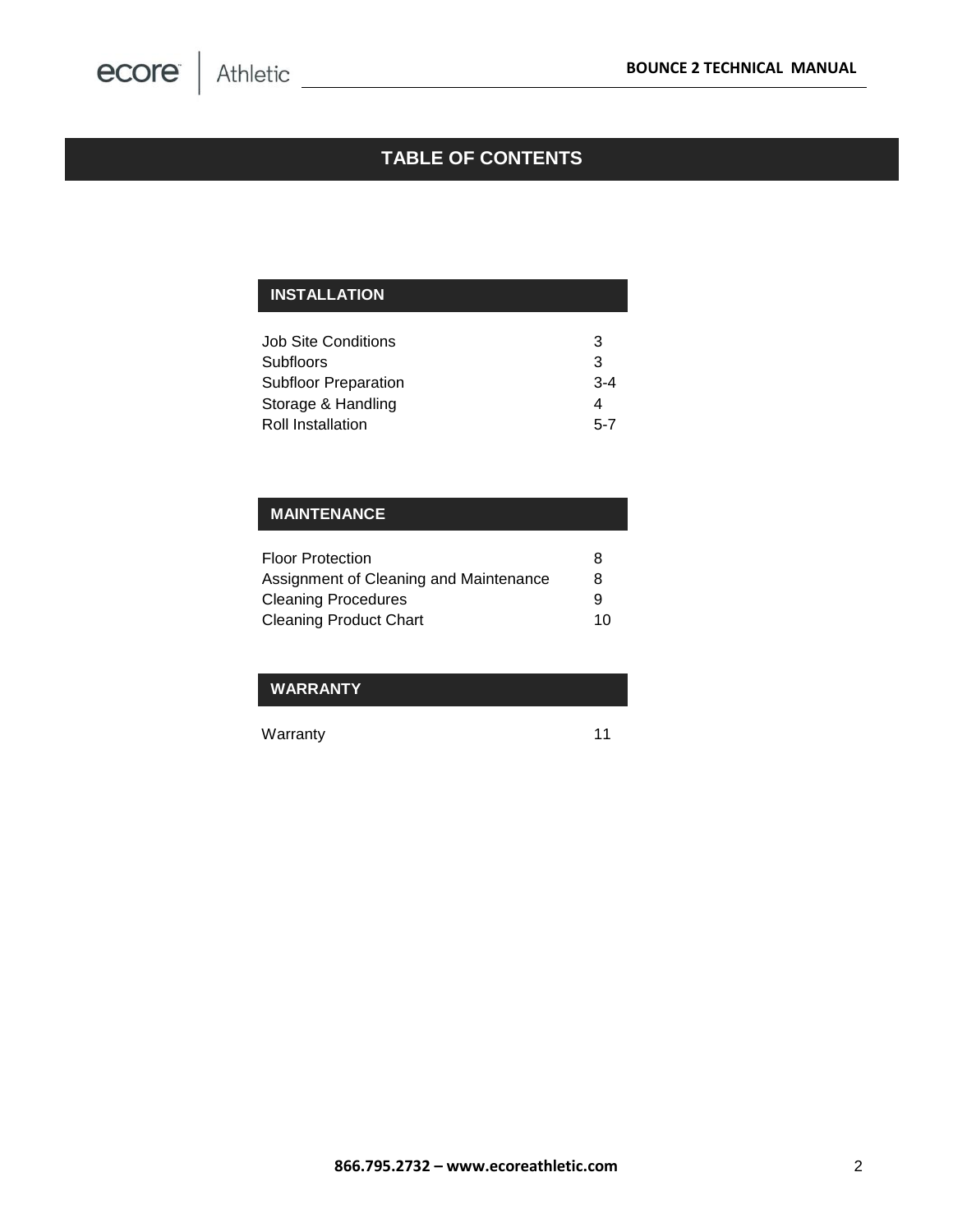#### **I. JOB SITE CONDITIONS**

- 1. Installation should not begin until after all other trades are finished in the area. If the job requires other trades to work in the area after the installation of the floor, the floor should be protected with an appropriate cover. Kraft paper or plastic works well.
- 2. Areas to receive flooring should be weather tight and maintained at a minimum uniform temperature of 65°F (18°C) for 48 hours before, during, and after the installation.

#### **II. SUBFLOORS**

1. BOUNCE 2 may be installed over concrete, approved Portland- based patching and leveling materials, and wood.

**NOTE:** Gypsum-based patching and leveling compounds are not acceptable.

- 2. Wood Subfloors Wood subfloors should be double constructed, rigid and free from movement with a minimum of 18 inches of well-ventilated air space below.
- 3. Underlayments The preferred underlayment panel is American Plywood Association (APA) underlayment grade plywood, minimum thickness of 1/4-inch, with a fully sanded face.

#### **NOTE: Particleboard, chipboard, Masonite and lauan are not considered to be suitable underlayments.**

3. Concrete Floors – Concrete shall have a minimum compressive strength of 3000 psi. New concrete slabs should cure for a minimum of 28 days before installing BOUNCE 2. Concrete must be fully cured and permanently dry.

#### **III. SUBFLOOR REQUIREMENTS AND PREPARATION**

- 1. Subfloors shall be dry, clean, smooth, level, and structurally sound. They should be free of dust, solvent, paint, wax, oil, grease, asphalt, sealers, curing and hardening compounds, alkaline salts, old adhesive residue, and other extraneous materials, according to ASTM F710.
- 2. Subfloors should be smooth to prevent irregularities, roughness, or other defects from telegraphing through the new flooring. The surface should be flat to the equivalent of 3/16˝ (4.8 mm) in 10´ (3.0 m).
- 3. Mechanically remove all traces of old adhesives, paint, or other debris by scraping, sanding, or scarifying the substrate. Do not use solvents. All high spots shall be ground level and low spots filled with an approved Portland-based patching compound.
- 4. All saw cuts (control joints), cracks, indentations, and other non-moving joints in the concrete must be filled with an approved Portland-based patching compound.
- 5. Expansion joints in the concrete are designed to allow for expansion and contraction of the concrete. If a floor covering is installed over an expansion joint, it will likely fail in that area. Use expansion joint covers designed for resilient flooring.
- 6. Always allow patching materials to dry thoroughly and install according to the manufacturer's instructions. Excessive moisture in patching material may cause bonding problems or a bubbling reaction with the E-Grip III adhesive.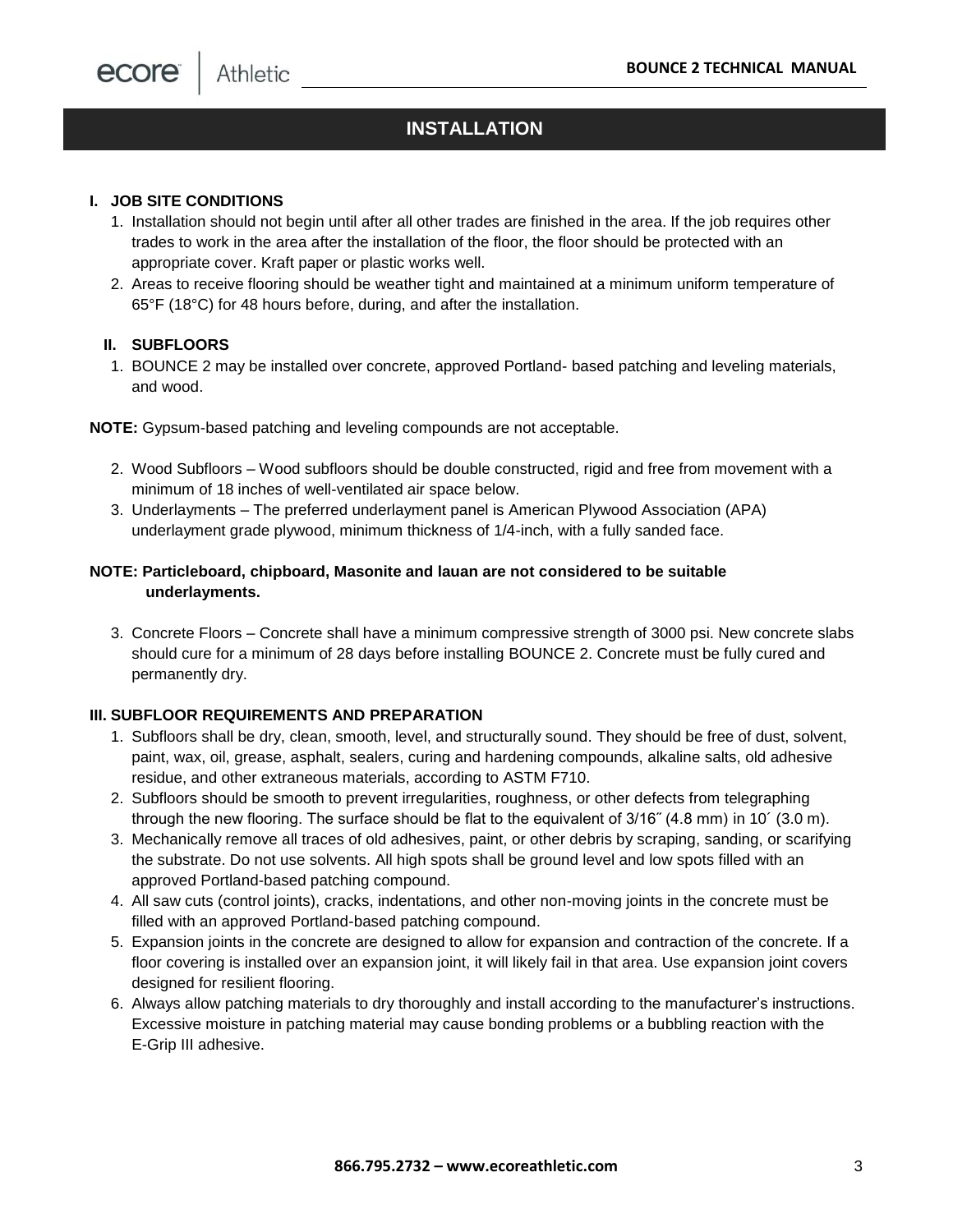- 7. Moisture must be measured using the RH Relative Humidity test method per ASTM F2170 standard. Moisture content should not exceed 85% RH. If the levels exceed the limitations, the installation should not proceed until the situation has been corrected.
- 8. In the event that a moisture mitigation system is required, it must conform to the ASTM F3010 Standard Practice for Two-Component Resin Based Membrane Forming Moisture Mitigation Systems for use Under Resilient Floor Coverings.
- 9. It is essential that pH tests be taken on all concrete floors. If the pH is greater than 9, it must be neutralized prior to beginning the installation.
- 10. Adhesive bond tests should be conducted in several locations throughout the area. Glue down  $3' \times 3'$ test pieces of the flooring with the recommended adhesive and trowel. Allow to set for 72 hours before attempting to remove. A sufficient amount of force should be required to remove the flooring and, when removed, there should be adhesive residue on the subfloor and on the back of the test pieces.

#### **IV. MATERIAL STORAGE AND HANDLING**

- 1. Material should be delivered to the job site in its original, unopened packaging with all labels intact.
- 2. Roll material should always be stored on end. Storing BOUNCE 2 lying down may cause welting, which causes permanent memory of the material. Rolls should only be stored on a clean, dry, smooth surface.
- 3. **Inspect all materials for visual defects before beginning the installation. No labor claim will be honored on material installed with visual defects. Verify the material delivered is the correct style, color, and amount. Any discrepancies must be reported immediately before beginning installation.**
- 4. The material and adhesive must be acclimated at room temperature for a minimum of 48 hours before starting installation.
- 5. All **BOUNCE 2 WOOD GRAIN SERIES** rolls should be unrolled and installed in the same direction. Laying rolls in the opposite direction can cause pattern variations between the rolls. **(Diagram 1)**

#### **NOTE: If installing the BOUNCE II STONE SERIES, please refer to roll direction on page 5.**



#### Diagram 1

- 6. Lay the rolls in a way to provide as few seams as possible with economical use of materials. Match edges for color shading and pattern at seams. Be prepared to straight edge cut the side seams to ensure full board pattern consistency, if specified.
- 7. For best results, the installer should unroll all rolls and allow to relax overnight.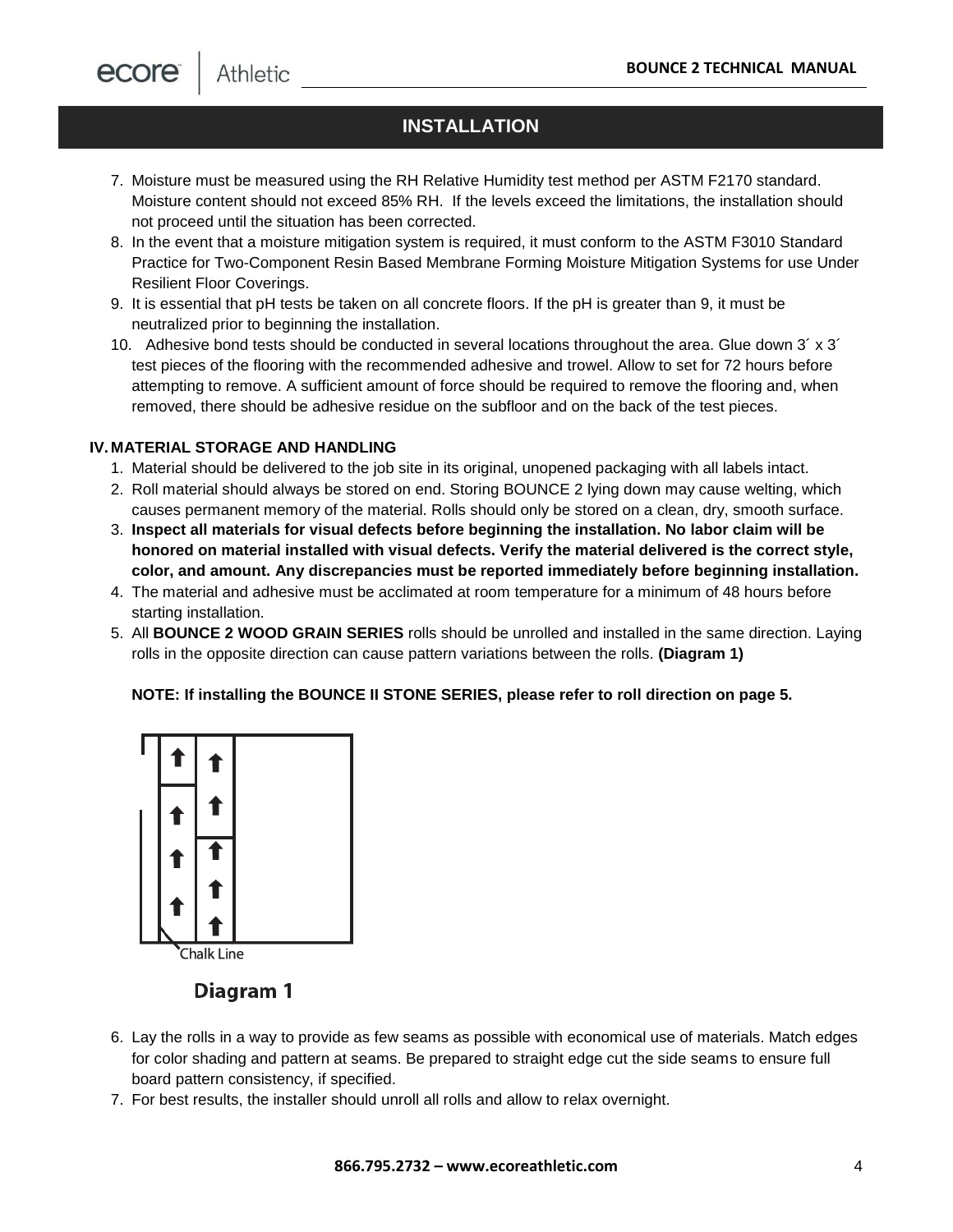**Athletic** 

# **INSTALLATION**

8. All **BOUNCE II STONE SERIES** rolls must be unrolled and installed in the same direction of each consecutive run. Adjacent rows must be laid in the opposite direction. Laying rolls in other directions can cause shade variations between the rolls. See diagram below.



9. Lay the rolls in a way to provide as few seams as possible with economical use of materials. 10. For best results, the installer should unroll all rolls and allow to relax overnight.

**NOTE:** When handling or installing Bounce 2, special care should be taken not to sharply fold or crease the material. This can result in permanent visual damage to the PUR wear layer which is not covered under Ecore's product warranty.

#### **HAZARDS:**

**SILICA WARNING** – Concrete, floor patching compounds, toppings, and leveling compounds can contain free crystalline silica. Cutting, sawing, grinding, or drilling can produce respirable crystalline silica (particles 1- 10 micrometers). Classified by OSHA as an IA carcinogen, respirable silica is known to cause silicosis and other respiratory diseases. Avoid actions that may cause dust to become airborne. Use local or general ventilation or provide protective equipment to reduce exposure to below the applicable exposure limits.

**ASBESTOS WARNING** – Resilient flooring, backing, lining felt, paint, or asphaltic "cutback" adhesives can contain asbestos fibers. Avoid actions that cause dust to become airborne. Do not sand, dry sweep, dry scrape, drill, saw, beadblast, or mechanically chip or pulverize. Regulations may require that the material be tested to determine the asbestos content. Consult the document "Recommended Work Practices for Removal of Existing Resilient Floor Coverings" available from the Resilient Floor Covering Institute.

**LEAD WARNING** – Certain paints can contain lead. Exposure to excessive amounts of lead dust presents a health hazard. Refer to applicable federal, state, and local laws and the publication "Lead Based Paint: Guidelines for Hazard Identification and Abatement in Public and Indian Housing" available from the United States Department of Housing and Urban Development.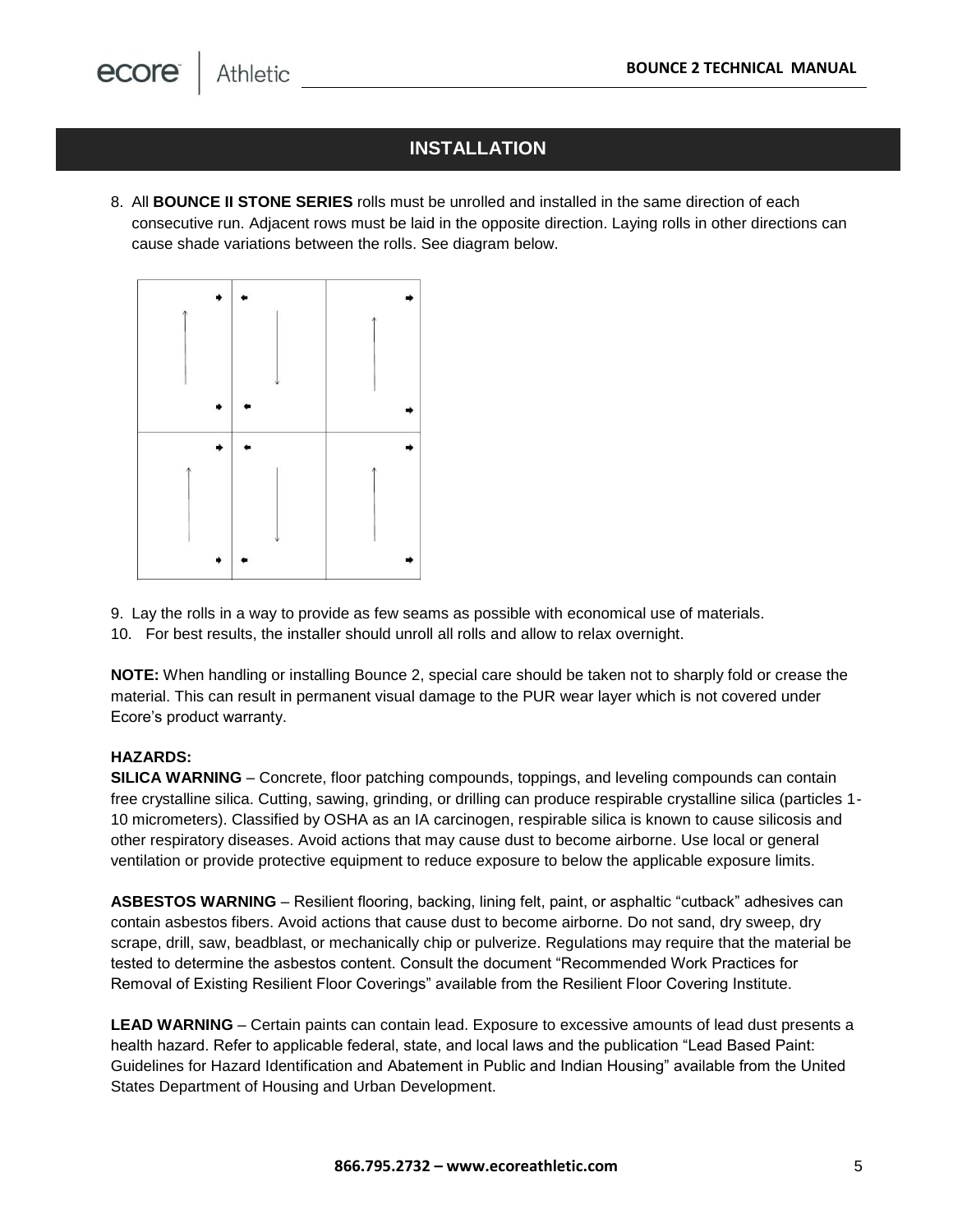#### **V. INSTALLATION – BOUNCE 2 ROLL MATERIAL**

- 1. Make the assumption that the walls you are butting against are not straight or square. Using a chalk line, make a starting point for an edge of the flooring to follow. The chalk line should be set where the first seam will be located.
- 2. Remove the BOUNCE 2 from the shrink wrap and unroll it onto the floor. Lay the vinyl on the floor in a way that will use your cuts efficiently. Cut all rolls at the required length, including enough to run up the wall a couple inches.
- 3. If end seams are necessary, they should be staggered on the floor and overlapped approximately 2". End seams will be trimmed **after acclimation period** using a square to ensure they fit tightly without gaps. Match and cut seams to maintain overall continuity of color and pattern.
- 4. After allowing proper acclimation and rough cuts are made you may begin the installation.
- **5.** Align the first edge to the chalk line. **Note: it is very important that the first seam is perfectly straight.**
- 6. Position the second roll with appropriate overlap required to maintain board pattern consistency. After seams are trimmed, the edges should fit snug with no visual gaps. Care should be taken to not over compress the seam. Over compressed seams will cause peaking.
- 7. Repeat for each consecutive sheet necessary to complete the area or those rolls that will be installed that day.

#### **INSTALLATION – GLUE DOWN BOUNCE 2 Rolls**

- a. After performing the above procedures, begin the application of the adhesive. We recommend E-Grip III, a one-component moisture-cured polyurethane adhesive. **E-Grip III should not be mixed**. It is specially formulated for use right out of the pail. Apply E-Grip III to the substrate using a 1/16<sup>"</sup> squarenotched trowel.
- b. Fold over the first drop along the wall (half the width of the roll). Rolls are 6 feet wide, so when roll is folded over this will leave an exposed area of substrate that is 3 feet wide.
- c. Spread the adhesive using the proper size square-notched trowel. Take care not to spread more E-Grip III than can be covered with flooring within 30 minutes. The open time of the adhesive is 30–40 minutes at 70°F and 50% relative humidity.

**NOTE:** Temperature and humidity affect the open time of the adhesive. Temperatures above 70°F and/or relative humidity above 50% will cause the adhesive to set up more quickly. Temperatures below 70°F and/or relative humidity below 50% will cause the adhesive to set up more slowly. The installer should monitor the on-site conditions and adjust the open time accordingly.

- d. Lay the flooring into the wet adhesive. Do not allow the material to "flop" into place; this may cause air entrapment and bubbles beneath the flooring.
- e. Immediately roll the floor with a 75–100 lb. roller to ensure proper adhesive transfer. Overlap each pass of the roller by 50% of the previous pass to ensure the floor is properly rolled. Roll the width first and then the length. Roll again within the first 60 minutes.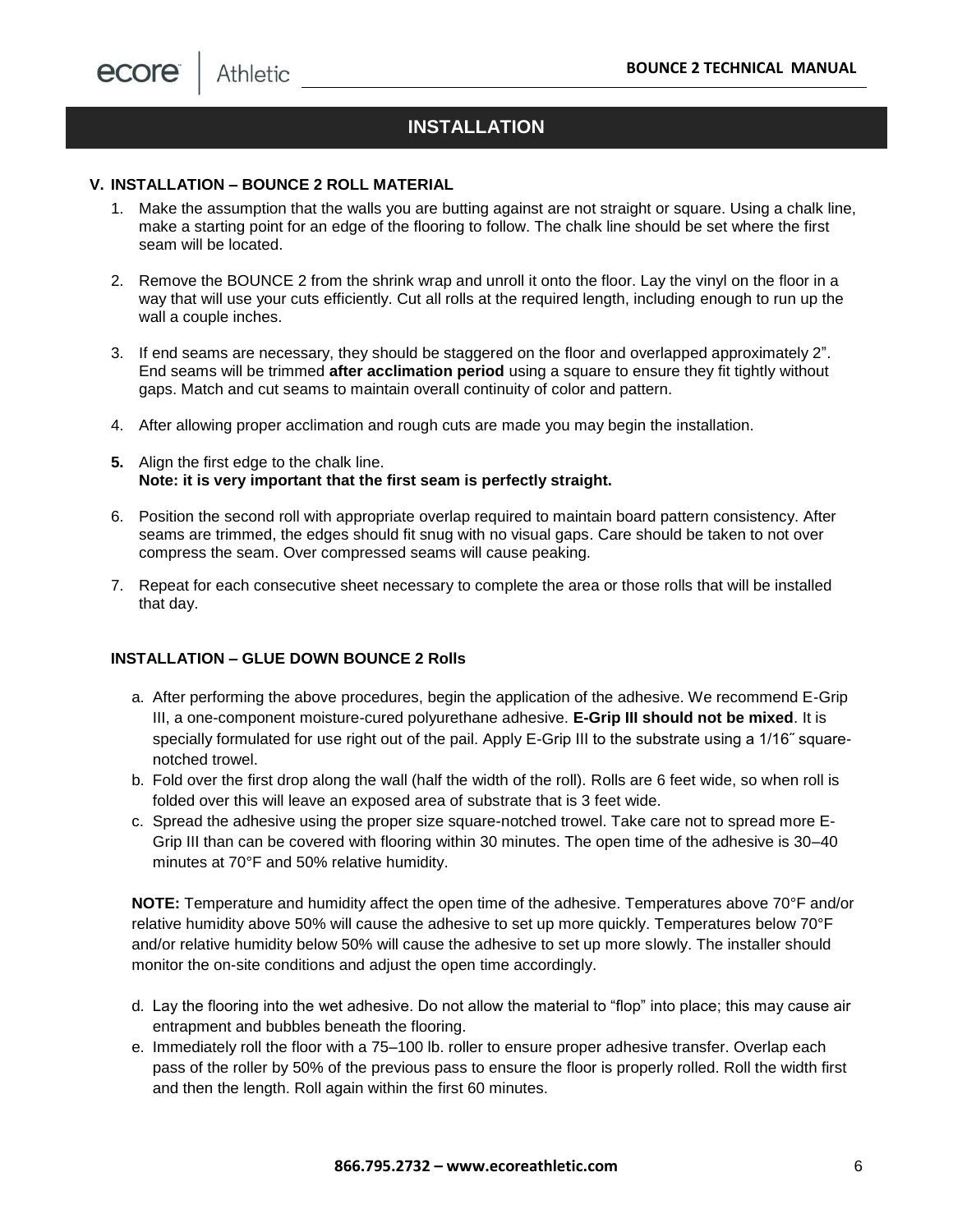- f. Fold over the second half of the first roll and half the width of the second roll. Taking roll widths into account, this will provide an exposed area of substrate that is 6 feet wide. Spread the adhesive, roll the flooring, and repeat for each consecutive drop.
- g. Continue the process for each consecutive drop. Work at a pace so that you are always folding material back into wet adhesive bed.

**NOTE:** Never leave adhesive ridges or puddles. They will telegraph through the material.

- h. Do not allow E-Grip III to cure on your hands or the flooring. Immediately wipe off excess adhesive with a rag dampened with mineral spirits! Cured adhesive is very difficult to remove from hands. We strongly suggest wearing gloves while using E-Grip III.
- i. Hand roll all seams after the entire floor has been rolled.
- i. Keep traffic off the floor for a minimum of 24 hours. Floor should be free from light rolling loads for a minimum of 72 hours.

#### **INSTALLATION – Welding BOUNCE 2 Rolls**

a. Prepare seams in vinyl sheet flooring with routing tool and heat weld in accordance with standard heat welding practices.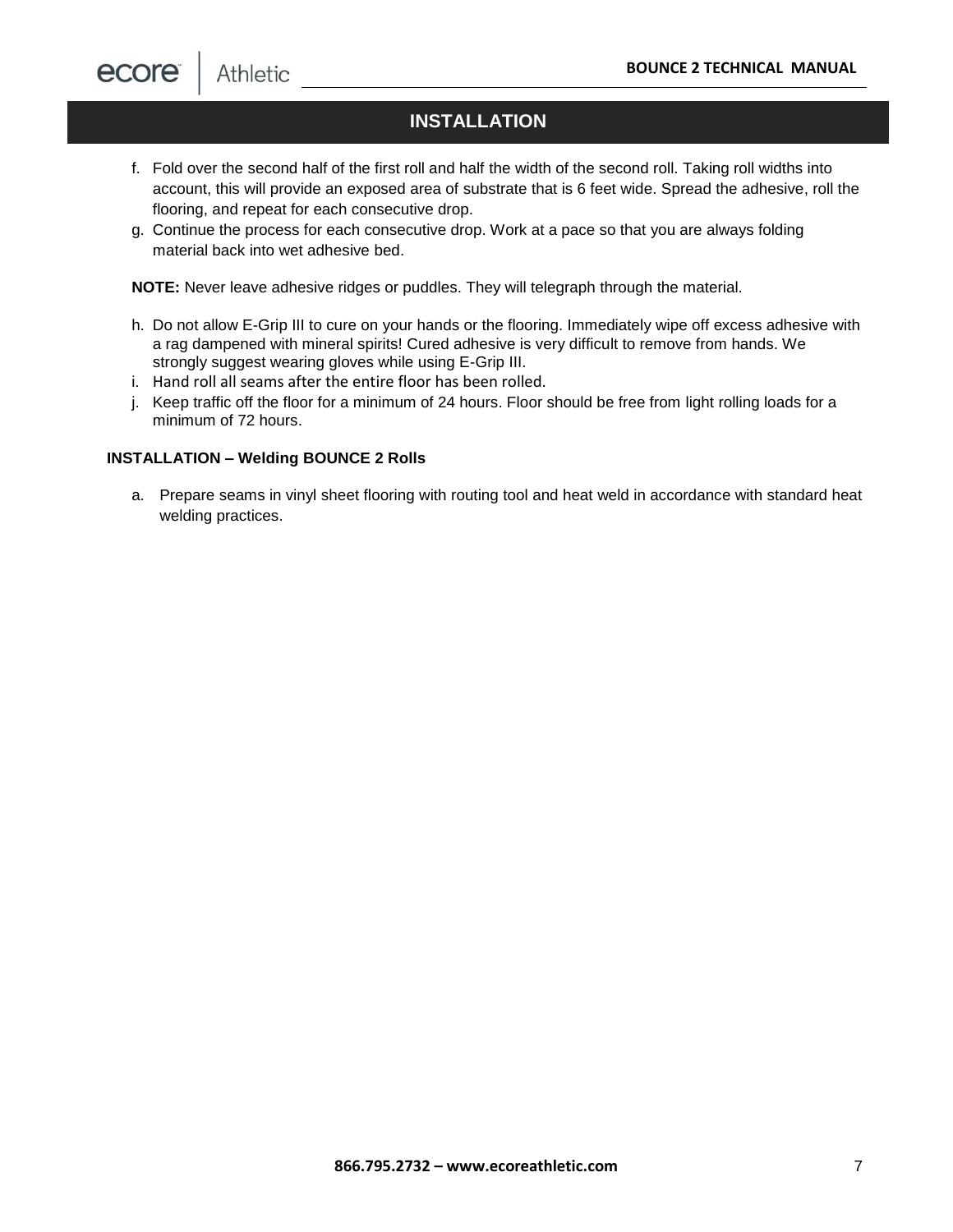### **MAINTENANCE AND SPECIFICATIONS**

# **IMPORTANT INFORMATION FOR THE INSTALLER**

**Ecore recommends Our environmentally friendly maintenance products**

#### **FLOOR PROTECTION**

The specifier should include specification details to protect the floor post-installation and until job construction is complete, such as covering the entire floor with paper or other floor covering device (plastic, plywood, etc.) until construction is completed and thorough cleaning and maintenance can be implemented.

#### **ASSIGNMENT OF CLEANING AND MAINTENANCE**

The specifier should determine and assign the responsibility for the initial cleaning and finishing. This responsibility should be specifically assigned to the flooring contractor, general contractor, maintenance contractor, or owner.

#### **PRODUCTS AVAILABLE FOR PURCHASE**

Ecore's E-Cleaner Ecore's E-Strip Ecore's E-Finish

The recommendations contained in this manual are listed because of their extensive testing and field experience with the Ecore products. These instructions are given only as guidance to our customers and for use with our recommended tools and adhesives. Ecore cannot accept any responsibility for loss or damage that may result from the use of this information due to variations in working conditions and/or workmanship of the installer. Users are advised to conduct their own tests for a particular application and assign installers that are familiar with this type of flooring product.

Inspect all products for visual defects including shade variances prior to beginning installation. No labor claim will be honored on material installed with visual defects or shade variances. Any discrepancies must be reported immediately before beginning installation. Ensure that all job site and subfloor conditions are met.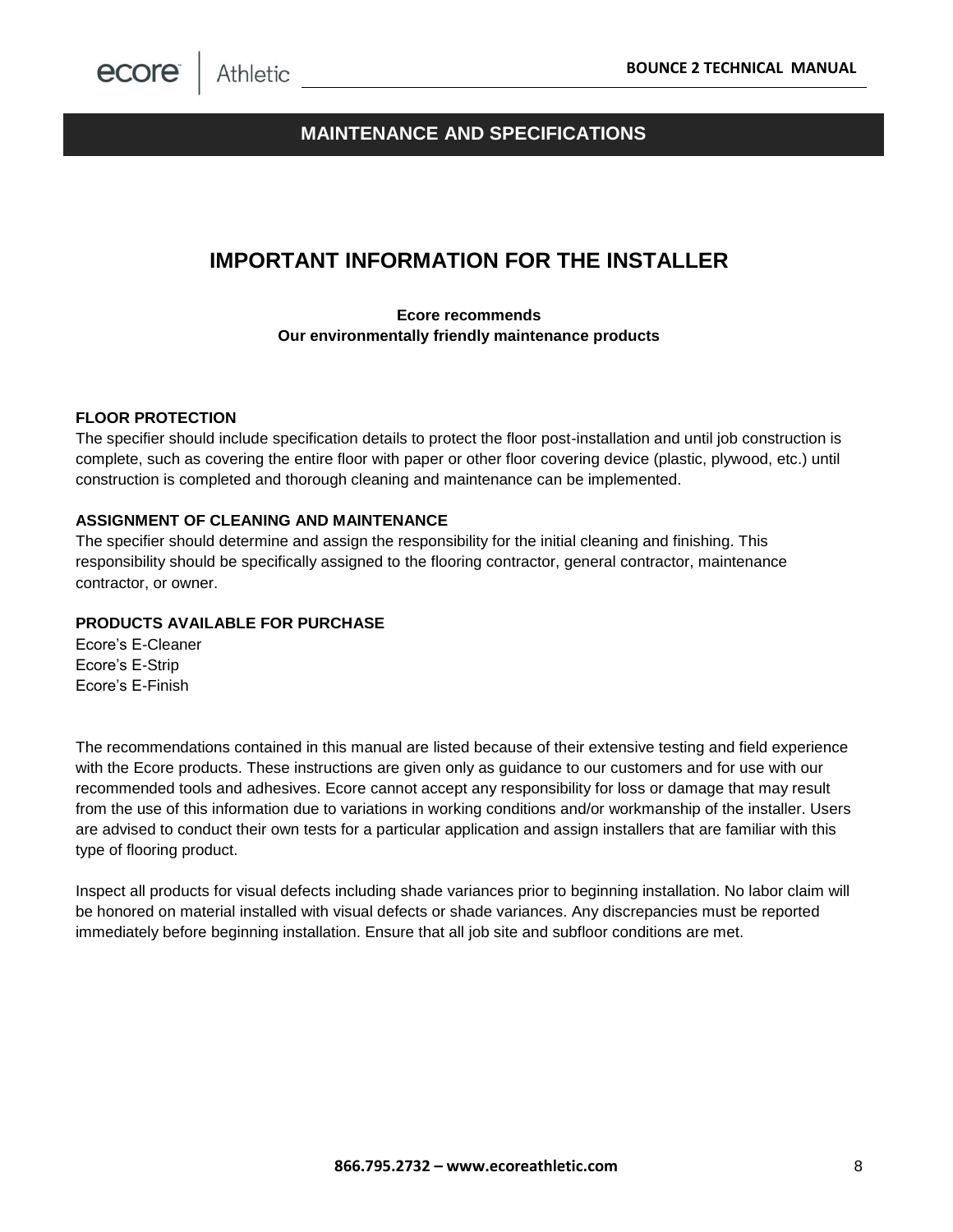ecore Athletic

# **MAINTENANCE FLOOR CARE FOR BOUNCE 2**

The BOUNCE 2 product contains a high performance urethane wear layer with aluminum oxide particles, cured by a UV process. Through this technology, the BOUNCE 2 offers low maintenance floor solutions that provide superior appearance retention, cleanability, and durability that does not require the use of polish or wax.

Proper cleaning is an essential part of keeping your floor attractive. These guidelines will help extend the appearance and life or your flooring.

#### **INITIAL CONSTRUCTION CLEANING**

- 1. Wait a minimum of 24-48 hours before conducting the initial cleaning.
- 2. Remove all loose debris by sweeping or vacuum.
- 3. Ensure that all traces of adhesive are removed from the surface of floor using a clean white cloth dampened with mineral spirits.
- 4. Damp mop with a suitable neutral detergent such as Ecore's E-Cleaner, following container instructions and/or dilution chart for proper dilution ratio.

**ROUTINE MAINTENANCE -** The following recommendations are provided as a guideline, and the frequency can be changed to optimize the appearance.

- 1. Dry sweep or dust mop to remove all loose debris and grit.
- **NOTE:** Using entryway systems/walk off mats (non-staining types) at entrances to buildings prevent dirt, sand, grit and other from being tracked onto the floor and can reduce subsequent maintenance requirements.
- 2. Damp mop or utilize an auto scrubber with a properly diluted neutral cleaner on a regular basis in order to maintain an attractive floor appearance.
- 3. As necessary, wet scrub with a red scrubbing pad or soft nylon brush to prevent accumulation of soil build up.

**ALTERNATIVE FINISH AND MAINTENANCE OPTIONS –** Alternative maintenance options may include the use of polish, sealer, wax or spray buffing. Polish is optional and not required for the BOUNCE 2.

- 1. When applying finish to the floor it is required to thoroughly clean the floor with a neutral cleaner using a buffer or auto scrubber equipped with a red pad or soft nylon brush.
- 2. Rinse, and allow to dry thoroughly before applying finish.
- 3. Apply two coats of E-Finish making sure there is adequate dry time between coats.
- 4. Cleaning and maintenance frequency varies based on specific traffic volume and areas of use. The use of walk off mats combined with daily sweeping and reasonable wet cleaning frequency will help minimize more extensive maintenance steps.

**REMOVAL OF FLOOR FINISH** – When the floor gloss level appears worn or uneven due to traffic, the floor finish can be removed and reapplied to restore the floors appearance.

- 1. Thoroughly sweep or vacuum the floor to remove all loose dirt and grit.
- 2. Apply E-Strip with a microfiber mop or sprayer and allow to remain on the floor for 10-15 minutes but do not allow stripper to dry on surface.
- 3. Scrub floor with buffer or auto scrubber equipped with a red pad. Speed of 175-350 rpm recommended.
- 4. Vacuum remaining solution, rinse and mop the floor with clear cool water and allow to dry thoroughly.
- 5. Apply new finish to the floor.

.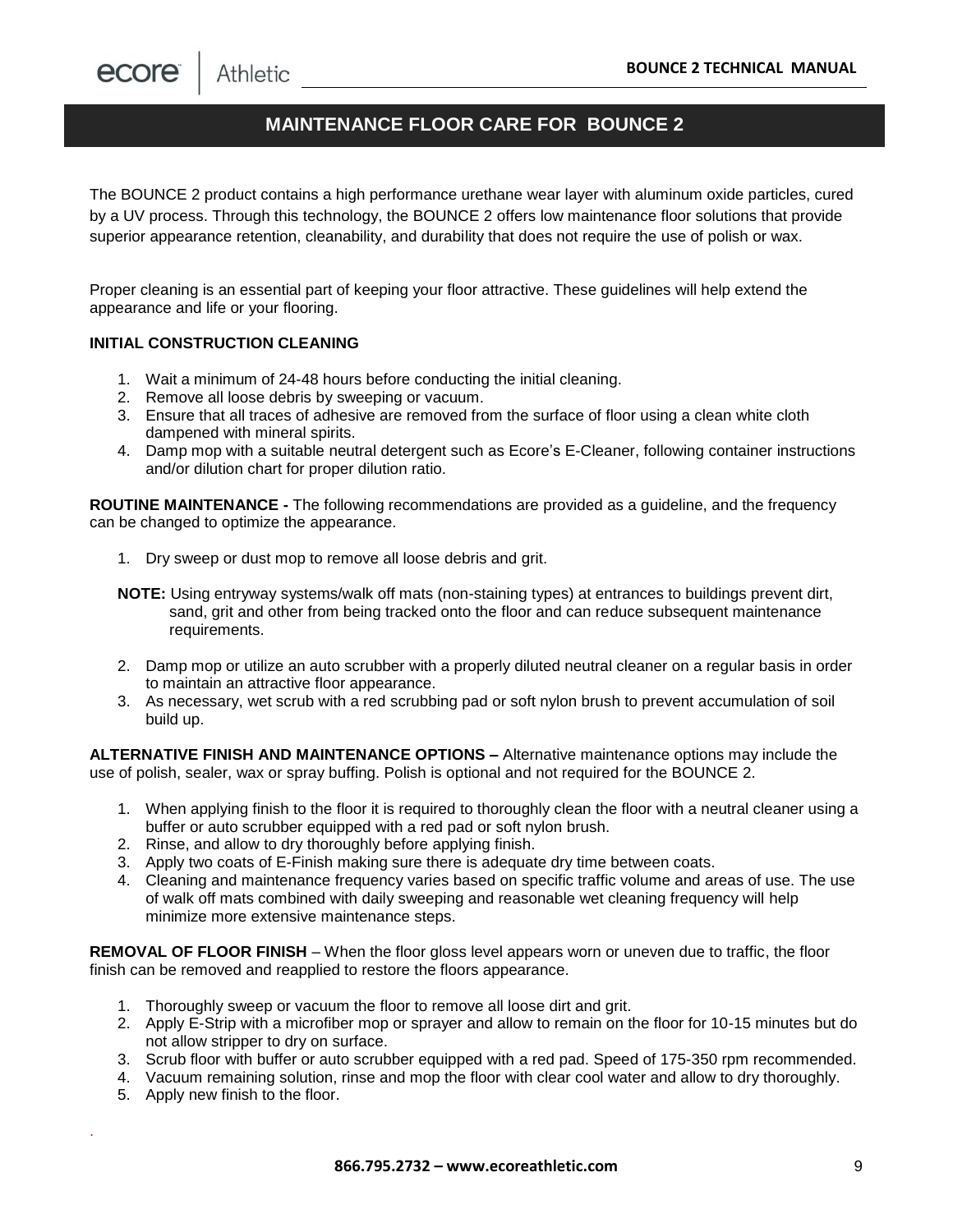## **MAINTENANCE FLOOR CARE FOR BOUNCE 2**

#### **REGULAR CLEANING IS MORE BENEFICIAL TO THE FLOORCOVERING AND MORE COST-EFFECTIVE THAN OCCASIONAL HEAVY CLEANING.**

| <b>BOUNCE 2 Approved Maintenance Products</b>    |                                              |                              |                     |                                                                     |  |  |
|--------------------------------------------------|----------------------------------------------|------------------------------|---------------------|---------------------------------------------------------------------|--|--|
| <b>Manufacturer</b>                              | <b>Initial Cleaning</b>                      | pH Neutral<br><b>Cleaner</b> | <b>Floor Finish</b> | <b>Stripper</b>                                                     |  |  |
| Ecore<br>www.ecoreathletic.com<br>1-866-795-2732 | E-Cleaner<br>4-6 oz per/gal of<br>cool water | E-Cleaner                    | E-Finish            | E-Strip<br>1 part stripper<br>4 parts cold water<br>(32 oz/per gal) |  |  |

#### **Floor Maintenance Product Definitions:**

**pH Neutral Cleaner:** Specifically designed pH neutral cleaner for the ongoing maintenance of resilient flooring. An Integral part of comprehensive floor care to emulsify dirt quickly and safely.

**Floor Finish:** Matte or Gloss Acrylic floor finishes will suspend dirt and soil on the surface of the flooring for easier removal while providing an increase in gloss and adding protection to the flooring material.

**Stripper:** Strippers are more aggressive than cleaners and must be used for the removal of floor finishes.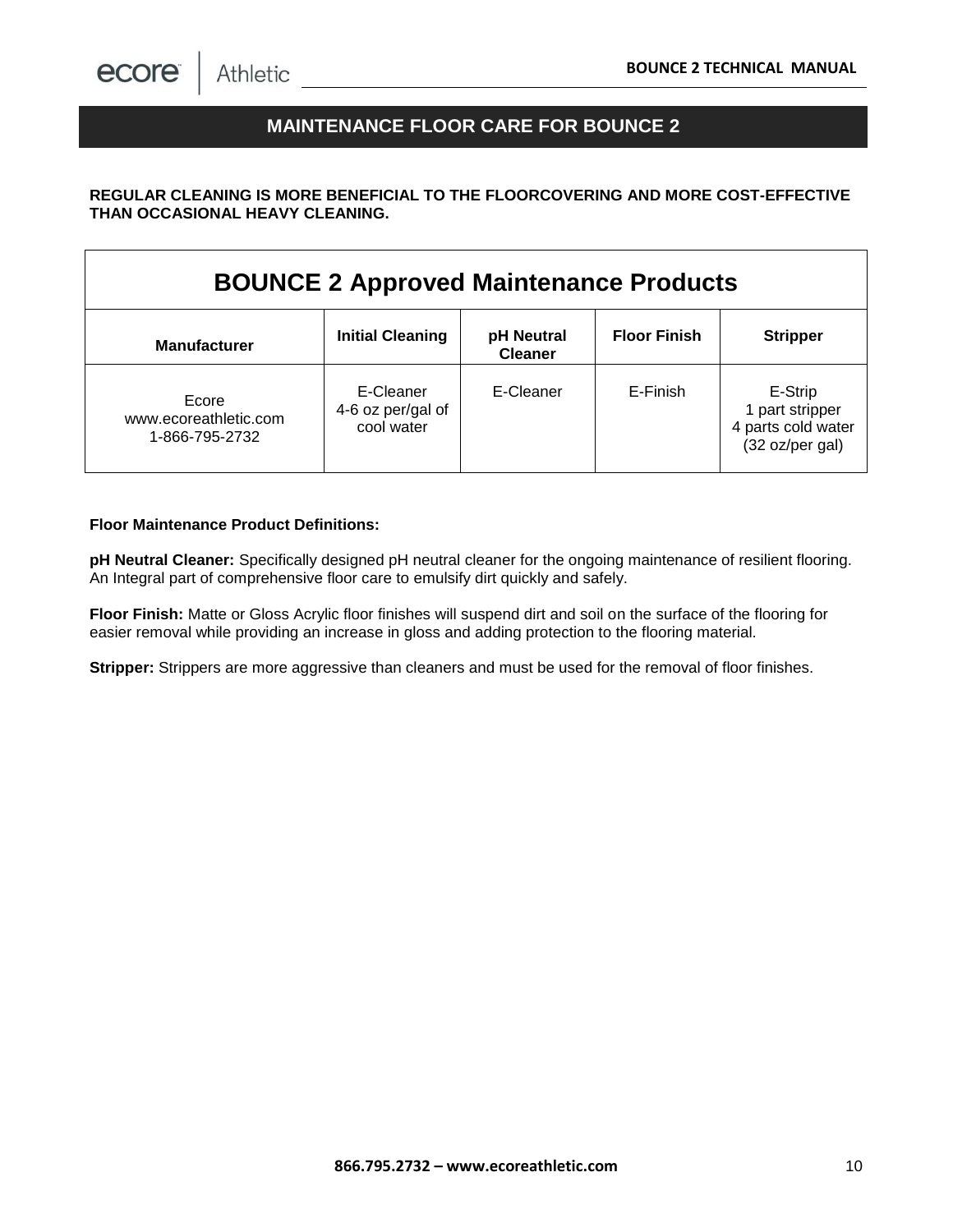#### **WARRANTY**

# BOUNCE 2

Ecore guarantees our BOUNCE 2 product to be free from defects in workmanship and materials affecting wearing properties, for a period of 10 years from the date of installation, provided that the product has been installed in accordance with the installation instructions issued by us.

Any defect must be notified to us in writing, and we reserve the right to inspect and investigate any alleged defect. If after this investigation we consider the material to be defective, we will authorize repair or replacement product for the affected area without charge. If product is no longer available, Ecore reserves the right to substitute similar product of equal value and/or quality.

This warranty does not cover defects arising from any of the following:

- 1. Excessive Moisture
- 2. Chemical Reaction
- 3. Corrosion
- 4. Extremes in temperature
- 5. Abnormal usage above which the product is specified
- 6. Wear from chairs or other furniture without proper floor protectors
- 7. Indentations, scratches or surface damage caused by improper maintenance, misuse, negligence, spike heeled shoes, pebbles, sand, or other abrasive materials
- 8. Sub-floor irregularities causing premature wear
- 9. Dissatisfaction due to improper installation and/or maintenance
- 10. Labor on material installed with obvious defects
- 11. Labor costs on repair or replacement material
- 12. Any discoloration or bond failure as a result of unapproved adhesives or improper substrate preparation
- 13. Damage resulting from unapproved floor care products
- 14. Purchase of "seconds", "remnants", or other (non-first quality) flooring materials are not covered under this warranty.

These warranties are in lieu of any other warranty expressed or implied. Ecore shall not be liable for any incidental or consequential damages which may result from a defect. Some states do not allow the exclusion or limitation of incidental or consequential damages, so the above limitation or exclusion may not apply to you. These warranties give you specific rights, and you may also have rights which may vary from state to state. To know what your legal rights are in your state, consult your local or state Consumer Affairs Office or your State Attorney General.